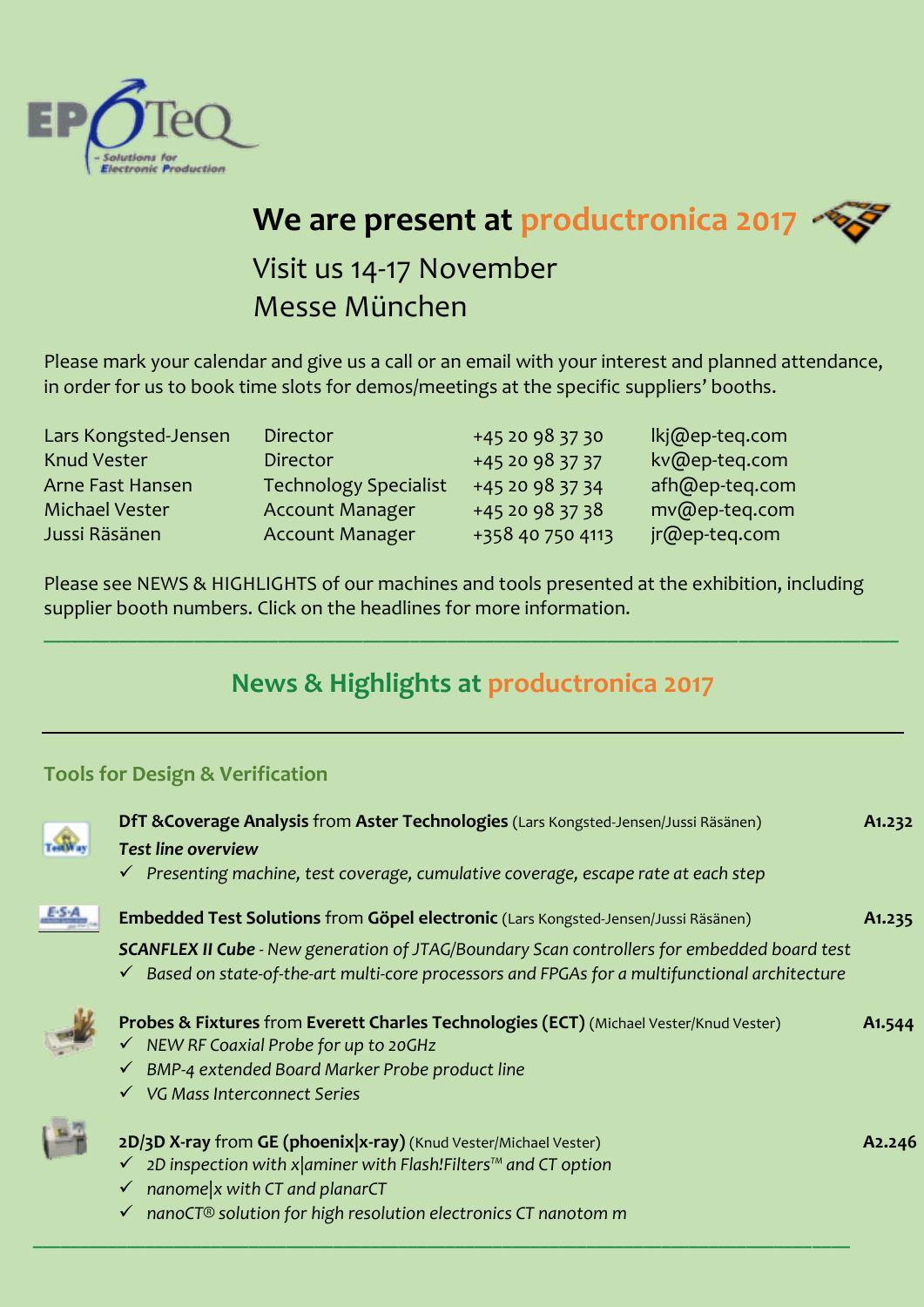### **[Machines & Tools for Manufacturing](http://en.ep-teq.com/products/machines-tools-for-electronic-production.aspx)**



**Bonding Machines** from **Hesse** (Arne Fast Hansen/Knud Vester) **B2.221** ✓ *BJ653 - BJ855 - BJ955 - BJ985 Bonders equipped with different types of automation*  **Pick and Place** from **Hanwha Techwin** (form. **Samsung SMT**) (Arne Fast Hansen/Knud Vester) **A3.135**  ✓ *SM485P machine, various feeders and major insert components*  ✓ *Remote control monitoring system (T-Mobile, Tablet supported)*  **Laser Applications, Mounting, Routing, Final Assembly** from **OSAI** (Arne Fast Hansen/Knud Vester) **A3.458**  ✓ *Visit their booth for all their exiting news!*  **Adhesive Bonding, Dispensing & Potting** from **Scheugenpflug** (Arne Fast Hansen/Knud Vester) **A4.454** *Material feeding unit A220 Basic - New entry-level solution for high viscosity potting media* ✓ *Bubble-free material feed - Easy operation - High process reliability DispensingCell with new cartridge expulsion unit A90 CV* **Selective Soldering Systems** from **Inertec** (Arne Fast Hansen/Knud Vester) **A4.460** ✓ *CUBE.460 with a mini wave module*  ✓ *New modular system CUBE Inline+ with an ActiveFlow module*  **Vapour Phase Soldering** from **exmore** (Arne Fast Hansen/Knud Vester) **A5.364** ✓ *VS500 - renewed with Sigmatek PLC and HMI with Swipe technology*  **Welding on Electronics** from **C-Welding** (Arne Fast Hansen) **A2.578** *New Copper Tab Battery Welder - 250i2 EV* ✓ *New motorized weld head – Greater control, precision and uniformity to every weld*  ✓ *Solderless connections - Metals fused together for a continuous connection & no voltage drops*  ✓ *Clean weld spots - Surface contaminates are burned off during welding process*  ✓ *Weld dissimilar metals - Weld any combination of metals, such as Copper to Aluminium*  **Thermal Profiling Solutions** from **Solderstar** (Arne Fast Hansen/Knud Vester) **A4.240** ✓ *Auto Seeker Profile Optimisation Software - Creating the best oven profile for PCBs in seconds*  ✓ *Wave Shuttle Systems - Proving & providing accurate monitoring for wave machines, creating digital logs - allowing you to perfect the wave equipment and prove performance & repeatability*  ✓ *Selective Shuttle - Monitor every type of selective solder machine*  ✓ *APS-SMARTLINE - Most advanced constant monitoring for the reflow process, creating a profile for every PCB made & providing fail safe production measures.*  **High-end Rework** from **Zevac** (Arne Fast Hansen/Lars Kongsted-Jensen) **A4.277** ✓ *ONYX29 semiautomatic rework system, upgradable to a full automatic system.*  ✓ *New applications, like dip application, paste on device and reballing, can be discussed at the booth* 



- **Extraction and Filtration Technologies** from **ULT** (Arne Fast Hansen/Lars Kongsted-Jensen) **A4.549**
- *LAS 260 With particularly developed safe economic fume extraction & filtration methods*
- ✓ *For capture and filtration of easily inflammable or explosive dusts and air mixtures, occurring during surface processing of hard to handle elements, e.g. titanium.*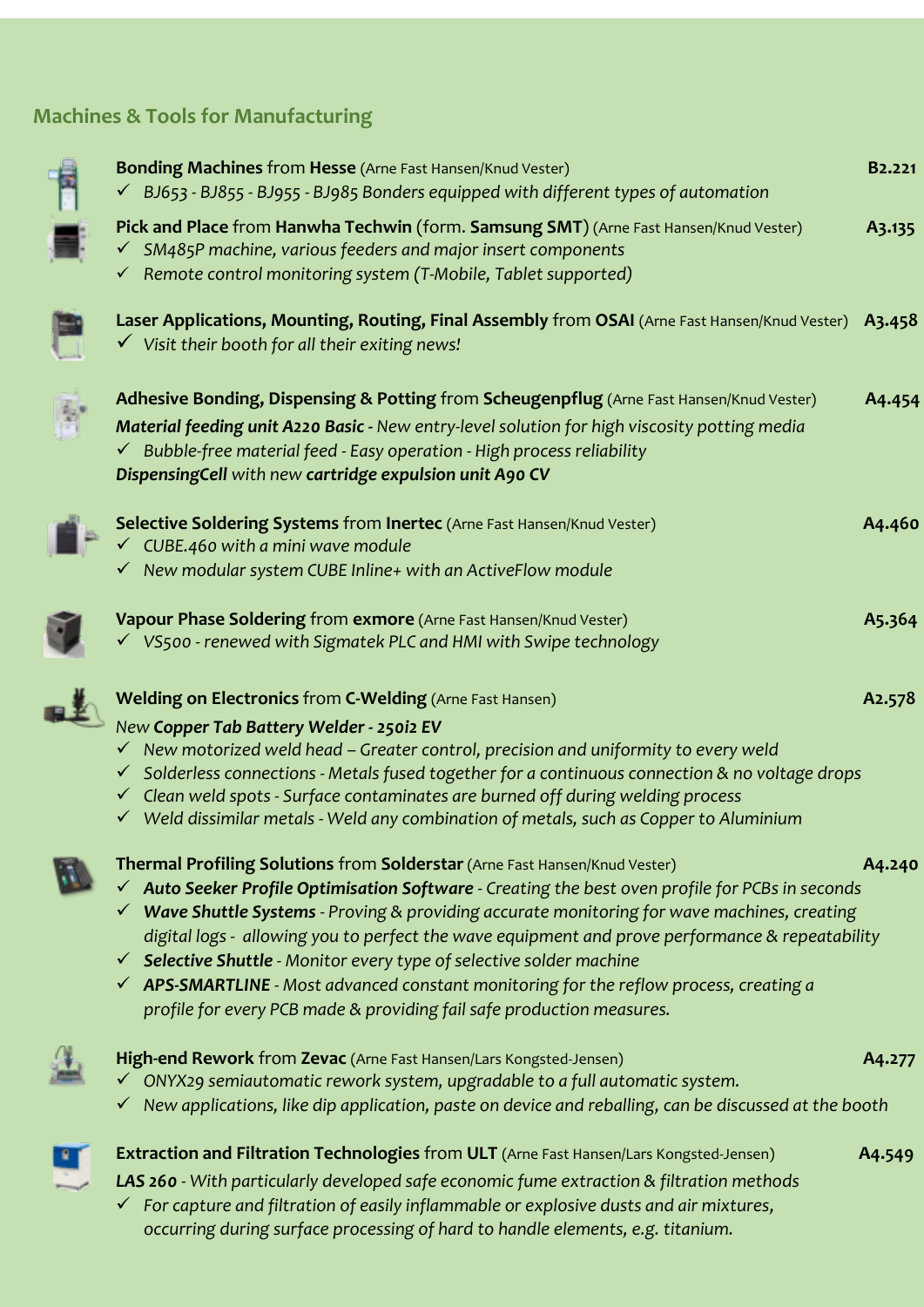### **Track, Trace & Control Systems** from **Cogiscan** (Arne Fast Hansen/Jussi Räsänen) **A2.361 A2.361** *Factory Intelligence – New Analytics package*

- ✓ *Analyse metrics and KPI over a period of time*
- ✓ *Extensive library of ready to use dashboards and reports*
- ✓ *Tools to create user specific analytics*
- ✓ *Possible integration of Analytics data with 3. party Business Intelligence (BI) dashboard applications*

#### **Manufacturing Execution Solution** from **Siemens** (Arne Fast Hansen/Jussi Räsänen) **A3.434**

**Joint Siemens - Mentor Value Proposition for Electronics SIEMENS** Value OFM - Levenage Teamornter to Left shift manufacturability<br>analysis to the design flow, improving yield and reducing cost of error DESTON HAND-OFF & DFM ۰ Unified NPI (Process Preparation) tool for Electronics Manufacturing center Manufacturing as data backbone for Process Preparation **ROCESS ENGINEERING** - analile enterprise capabilities Integrated manufacturing orgineering platform<br>for electronic and mechanical engineering flows Full Enterprise Digital Manufacturing Solution<br>for HTE based on combined Valor, eMES and CEP value pro **SHOP FLOOR** 

#### **[Systems for Quality Assurance & Test](http://en.ep-teq.com/products/systems-for-quality-assurance-and-test.aspx)**

| SPI from Göpel electronic (Knud Vester/Jussi Räsänen)<br>√ Very fast, world leading, innovative Dual 3D image Capturing Technology                                                                                                                                                                                                                                                                                                                                                                                          | A1.235              |
|-----------------------------------------------------------------------------------------------------------------------------------------------------------------------------------------------------------------------------------------------------------------------------------------------------------------------------------------------------------------------------------------------------------------------------------------------------------------------------------------------------------------------------|---------------------|
| AOI from Göpel electronic (Knud Vester/Jussi Räsänen)<br><b>MagicClick</b> – New feature on the system software PILOT AOI (presented on VarioLine)<br>$\checkmark$ Fully automated creation and optimization of AOI test programs - in only about 3 minutes!<br>VarioLine· 3D - Solder joints measurements using 2D, full 3D even with 360° angled-view<br>PILOT Connect - Industry 4.0 compliant<br>$\checkmark$ Centralized verification of all inspection results from multiple inspection systems and types in the line | A1.235              |
| In-Line AXI from Göpel electronic (Knud Vester/Jussi Räsänen)<br>New StingRay X-ray detector - additional option for X Line $\cdot$ 3D<br>$\checkmark$ Selective 2D, 2.5D and 3D X-ray inspection of complex PCBs thanks to highly flexible image<br>acquisition concept consisting of high-speed axes and a flat-panel detector<br>$\checkmark$ Even better layer separation, brighter images with a good image quality/inspection speed balance                                                                           | A <sub>1</sub> .235 |
| Fixtureless In-Circuit Test (ICT) Flying Probe test from Takaya (Lars Kongsted-Jensen/Jussi Räsänen) A1.239<br>$\checkmark$ TAKAYA APT-1400F – The result of 30 years of Flying Probe Innovation!<br>√ TAKAYA APT-1600FD-A - Dual-sided Flying Probe Tester Version                                                                                                                                                                                                                                                         |                     |
| Probes & Fixtures from Everett Charles Technologies (ECT) (Michael Vester/Knud Vester)<br>$\checkmark$ NEW RF Coaxial Probe for up to 20GHz<br>$\checkmark$ BMP-4 extended Board Marker Probe product line<br>√ VG Mass Interconnect Series                                                                                                                                                                                                                                                                                 | A <sub>1</sub> .544 |

**\_\_\_\_\_\_\_\_\_\_\_\_\_\_\_\_\_\_\_\_\_\_\_\_\_\_\_\_\_\_\_\_\_\_\_\_\_\_\_\_\_\_\_\_\_\_\_\_\_\_\_\_\_\_\_\_\_\_\_\_\_\_\_\_\_\_\_\_\_\_\_\_\_\_\_\_\_\_\_\_\_\_\_\_\_\_\_\_\_\_**